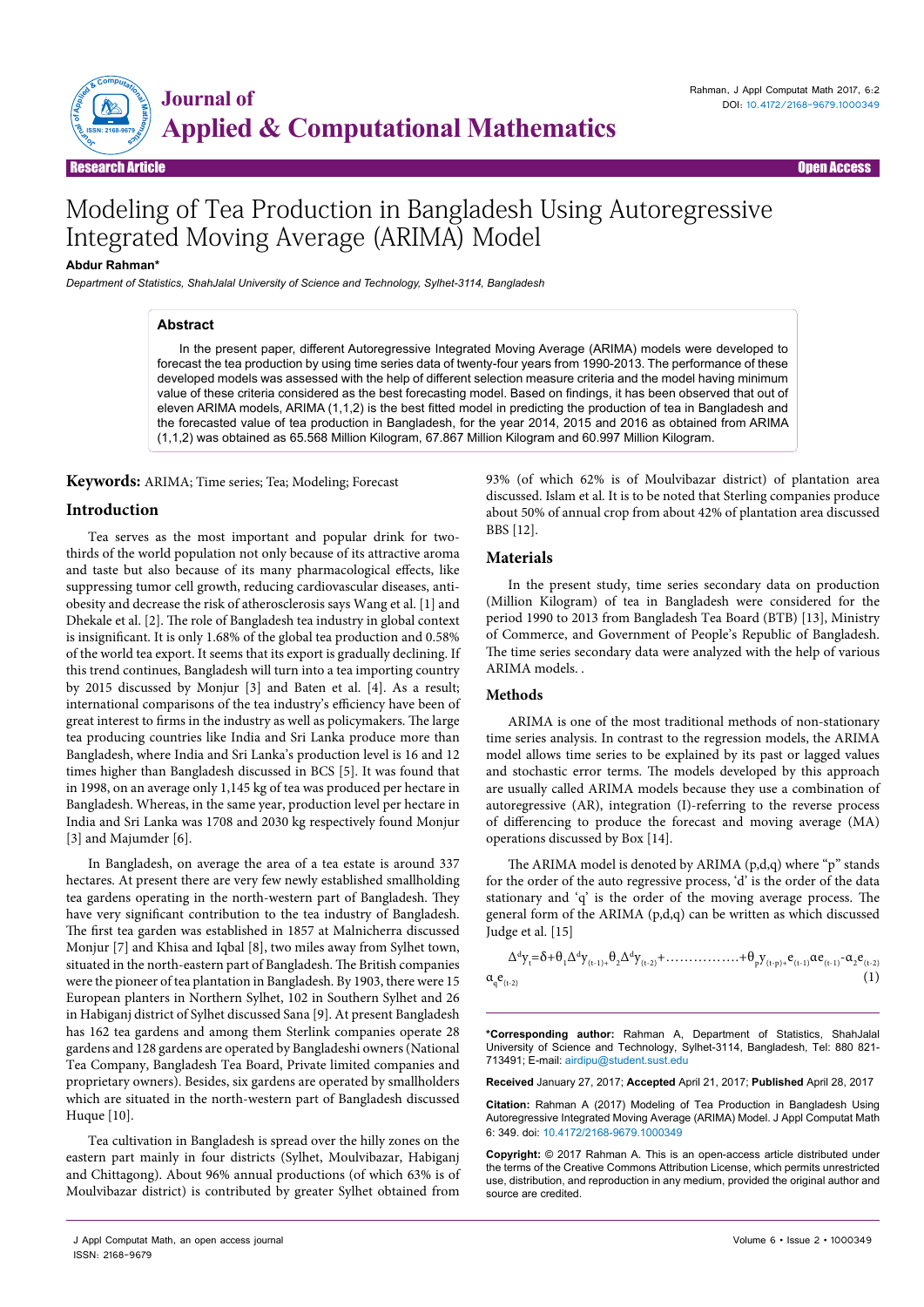Where,  $\Delta^d$  denotes differencing of order d, i.e.,  $\Delta y_t = y_t - y_{t-1}$ ,  $\Delta^2 y_t = \Delta y_t$ .  $\Delta y_{t-1}$  and so forth,  $y_{t-1}$ ..........  $y_{t+p}$  are past observations (lags),  $\delta, \theta_1$ ......... *θp* are parameters (constant and coefficient) to be estimated similar to regression coefficients of the Auto Regressive process (AR) of order "p" denoted by AR (p) and is written as,

$$
Y = \delta + \theta_1 Y_{t-1} + \theta_2 Y_{t-2} + \dots + \theta_p Y_{t-p} + e_t
$$
 (2)

Where,  $e_t$  is forecast error, assumed to be independently distributed across time with mean θ and variance  $θ_2e$ ,  $e_{_t_{-1}}$ ,  $et_{_2}$ ……….  $e_{_t_{-q}}$  are past forecast errors,  $α<sub>1</sub>........…α<sub>2</sub>$ are moving average (MA) coefficient. While MA model of order q (i.e.) MA (q) can be written as,

$$
Y_t = e_t - \alpha_1 \alpha_{t-1} - \alpha_1 \alpha_{t-2} \dots \dots \dots \alpha_q \alpha_{t-q}
$$
 (3)

Seasonal ARIMA model is to be denoted by ARIMA  $(p,d,q)$ (P,D,Q), where P denotes the number of seasonal autoregressive components, Q denotes the number of seasonal moving average terms and D denotes the number of seasonal differences required to induce stationarity discussed Box et al. [16]. The steps which are followed in order to define an ARIMA model as stated by Box and Jenkins:

- a) Identifying a model
- b) Estimating the parameters of the model
- c) Diagnostic checking

In the present paper, time series yearly data on production (Million Kilogram) of tea in Bangladesh were considered so there is no seasonal variation in the data which means non-seasonal ARIMA (p,d,q) models are applicable only. Comparison among family of different parametric combination of ARIMA (p,d,q) was done on the basis of minimum value of selection criteria which are Root Mean Squared Error (RMSE), Mean percentage error (MPE), Mean absolute percentage error (MAPE), Mean absolute error (MAE), Maximum absolute percentage error (MAPE), Maximum absolute standard error (MASE) and Bayesian information criteria discussed Kumari et al. [17] and Rahman et al. [18].

### **Result and Discussion**

In Figure 1, from the autocorrelation (ACF) and partial autocorrelation (PACF), it is clear that there is no significant spike in the original series which also indicates that there are no significant effects of Auto-Regressive and Moving Average in the original series, that is, the tea production series is stationary without any difference.

After making the series stationary, different parametric combinations of ARIMA (p,1,q) model were tried to analyze the twenty-four years' data (1990 to 2013) of tea production and the best fitted model is accepted on the basis of minimum value of all selection criteria as mentioned above in methodology. The results of performance of developed ARIMA (p,1,q) model is presented in Table 1. It exposed the performance of eleven ARIMA models out of which ARIMA (1,1,2) was best out of all. ARIMA (2,1,2) and ARIMA (2,1,1) ranks second and third respectively while remaining ARIMA models are not as good as these three.

Therefore, it was concluded that the appropriate model for forecasting the production of tea in Bangladesh during 2013 was ARIMA (1,1,2) having minimum value of all selection criteria as compared to remaining ten models.

Table 2 shows the forecasted value of tea production using the best fitted model ARIMA (1,1,2). The forecasted value of tea production



**Figure 1:** Autocorrelation and partial autocorrelation graph.

| <b>Models</b> | <b>Model selection criteria</b> |            |            |             |             |            |
|---------------|---------------------------------|------------|------------|-------------|-------------|------------|
|               | <b>RMSE</b>                     | <b>MAE</b> | <b>MPE</b> | <b>MAPE</b> | <b>MASE</b> | <b>BIC</b> |
| ARIMA (0,1,0) | 4.350                           | 3.421      | 4.491      | 8.798       | .9585       | 137.01     |
| ARIMA(0,1,1)  | 4.335                           | 3.474      | 4.815      | 8.924       | .9734       | 139.99     |
| ARIMA(0,1,2)  | 3.999                           | 3.388      | 4.316      | 8.781       | .949        | 140.03     |
| ARIMA(0,1,3)  | 3.770                           | 3.102      | 4.126      | 7.865       | .869        | 140.79     |
| ARIMA(1,1,0)  | 4.326                           | 3.497      | 4.958      | 8.991       | .979        | 139.91     |
| ARIMA(1,1,1)  | 4.226                           | 3.422      | 4.523      | 8.907       | .959        | 142.43     |
| ARIMA(1,1,2)  | 3.095                           | 2.465      | 2.073      | 6.462       | .691        | 136.1      |
| ARIMA(2,1,0)  | 4.206                           | 3.330      | 3.803      | 8.978       | .933        | 141.85     |
| ARIMA(2,1,1)  | 3.759                           | 2.824      | 1.464      | 7.788       | .791        | 140.7      |
| ARIMA(2,1,2)  | 3.103                           | 2.494      | 2.151      | 6.563       | .699        | 138.96     |
| ARIMA(3.1.0)  | 3.793                           | 3.232      | 2.687      | 8.271       | .906        | 140.84     |

**Table 1:** Performances of different ARIMA (p,d,q) models of tea production in Bangladesh.

in Bangladesh, for the year 2014, 2015 and 2016 as obtained from ARIMA (1,1,2) was 95% confidence interval obtained as 65.568 Million Kilogram, 67.867 Million Kilogram and 60.997 Million Kilogram with Upper production limit (UPL) and Lower production limit (LPL) are 72.021 Million Kilogram and 59.115 Million Kilogram, 74.799 Million Kilogram and 60.934 Million Kilogram, 78.47 Million Kilogram and

ISSN: 2168-9679